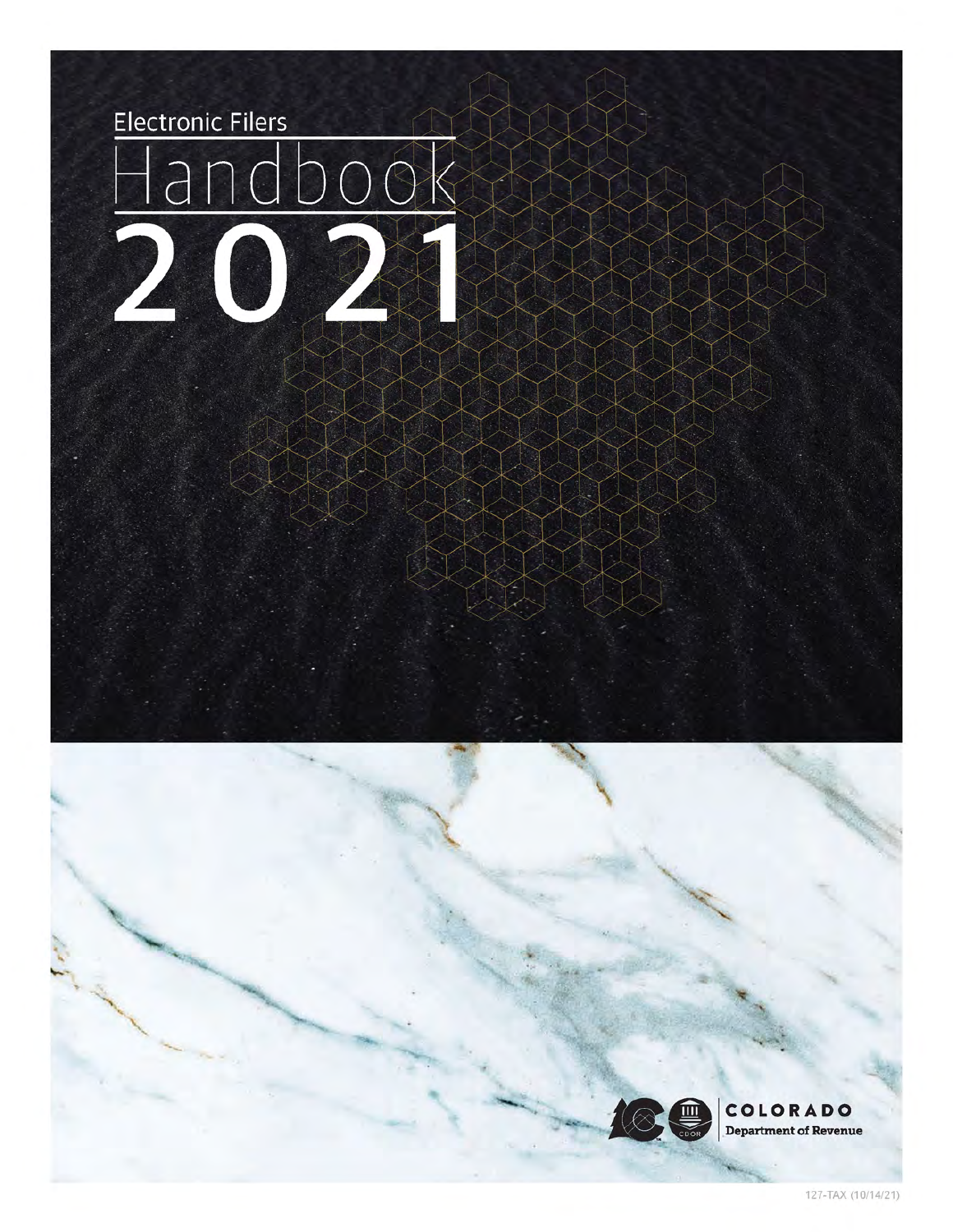# **TABLE OF CONTENTS**

| <b>PAGE</b>                         |
|-------------------------------------|
|                                     |
|                                     |
| How Fed/State e-file works          |
| <b>Acceptable Returns and Forms</b> |
|                                     |
|                                     |
|                                     |
|                                     |
|                                     |
| <b>Application Process</b>          |
| Acknowledgments                     |
|                                     |
|                                     |
|                                     |
|                                     |
|                                     |
|                                     |
|                                     |
|                                     |
|                                     |
|                                     |
|                                     |
|                                     |
|                                     |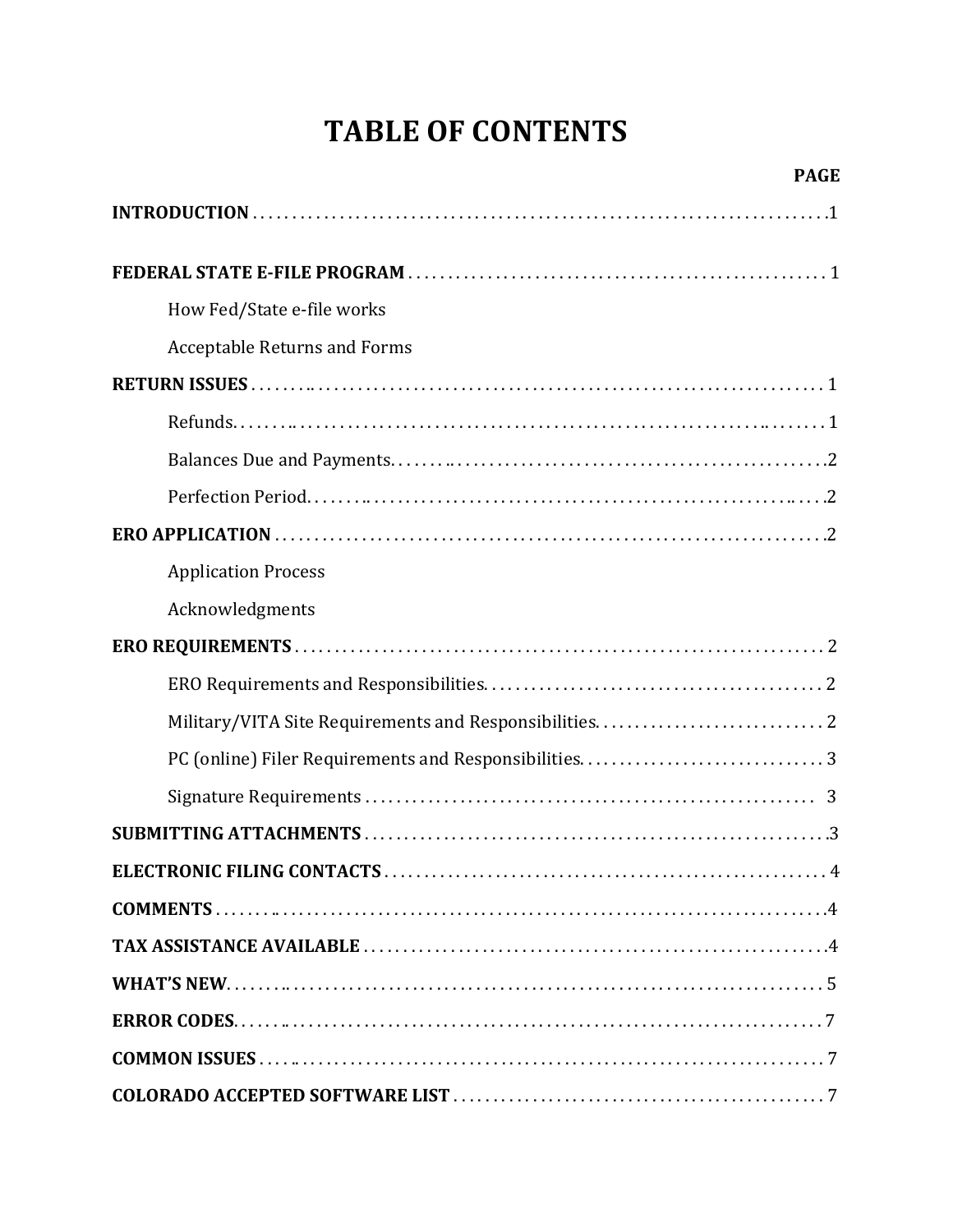# **INTRODUCTION**

The Colorado Department of Revenue (DOR) has joined with the Internal Revenue Service (IRS) to provide for the electronic filing of federal and state income tax returns. The<br>Federal/State Electronic Filing (FSEF) Federal/State program in Colorado is an extension of the IRS's Modern e-file (MeF) program.

This handbook is an expansion of the IRS's<br>Publication 1345. All specifications. specifications, requirements, and instructions defined in Publication 1345 apply to the Colorado FSEF program unless herein stated otherwise.

# **FSEF PROGRAM**

# **How the FSEF/MeF Program Works**

Federally accepted ERO's and Transmitters will be able to file and/or transmit both the federal return and the Colorado return in one transmission to the appropriate IRS Service Center. The IRS will acknowledge to the Transmitter whether the federal return has been accepted and whether it has received the state data. After the federal and state returns are received and accepted by the IRS, the state return is then made available to Colorado by the IRS for electronic retrieval. Over 87% of Colorado taxpayers filed electronically for TY 2020.

# **Acceptable Returns and Forms**

For TY2021, the DOR will accept the electronic transmission of tax due, zero tax, state only, refund returns, deceased returns, and the following forms:

• Individual Income Forms 104, 104AD, 104CH, 104AD, 104PN, 104CR, 104TN, 104US, 104EE, DR 0347, DR 0350, DR 0375, DR 0204, 104 AMT, 104X, 104EP, and 158-I

- C-Corporation Forms 112, 112CR, Schedule C, Schedule RF (formally known as Schedule SF), and DR 0205
- Partnership Income Forms 106, Parts I-IV, and 106CR
- Fiduciary Income Form 105 and Schedules A-G
- Form DR 0289: Employer Contributions to Employee 529 Qualified State Tuition Program
- Form DR 0617: Innovative Motor Vehicle Credit
- Form DR 1305: Gross Conservation Easement Credit
- Form DR 1316: Colorado Source Capital Gain
- Form DR 1330: Strategic Capital Tax Credit
- Form DR 1366: Enterprise Zone Credit
- Form DR 0350: First-Time Home Buyer Savings Account Interest Deduction
- Form DR 0375: Credit for Employer Paid Leave of Absence for Live Organ Donation
- Form DR 0104EE: Colorado Easy Enrollment Information Form for health coverage
- Withholding Schedules: W2, W2G, 1099R, 1099G, 1099 Int, 1099 Misc, and 1099 Nec.

# **Return Processing Issues**

Failure to include the required information may cause a return to be delayed, and in some cases be rejected when submitted.

# **Refunds**

Refunds will be paid through the Colorado paper refund warrant system or by direct deposit. The taxpayer who files electronically can expect to have the paper refund warrant mailed within 14 to 21 days from the date of the acknowledgement record from the Colorado DOR, unless the following conditions exist: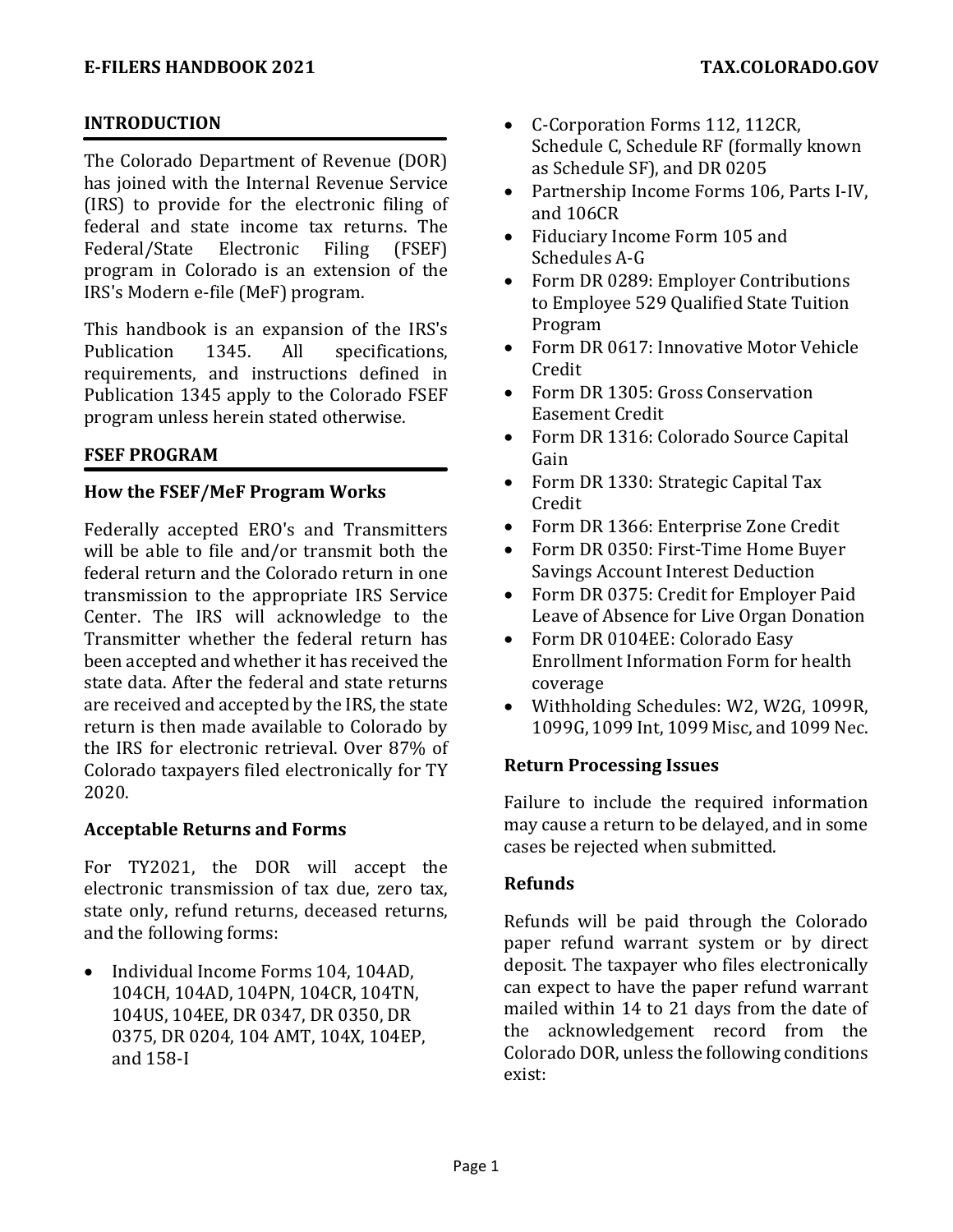#### **E-FILERS HANDBOOK 2021 TAX.COLORADO.GOV**

- The taxpayer owes a debt to the Colorado DOR, a state agency (e.g., child support, student loans, etc.), or the IRS.
- The return contains a criterion that matches the Colorado DOR's error and/or fraud detection profile.

Some conditions may delay refunds a minimum of 3 to 5 weeks. Taxpayers are advised to check on their refund by going to<br>www.colorado.gov/revenueonline. If they [www.colorado.gov/revenueonline.](http://www.colorado.gov/revenueonline) have further questions they can contact the Colorado DOR's Income Tax Line at (303) 238- 7378.

#### **Balances Due**

Taxpayers who file electronically and owe a balance due to the Colorado DOR are responsible for submitting the payment by April 18, 2022. For TY2021, taxpayers who efile can pay by direct debit as part of their efiled return. Direct debits for returns filed after the original due date must be scheduled on the submission date or within two business days of the submission date. Note that if the bank routing number information is not valid, the return will be rejected. Taxpayers may also pay online using Online Tax Payment at the DOR website. Otherwise the taxpayer can pay by mail using form DR 0900. The DR 0900 series of forms are available in the 2021<br>income tax booklets and at income tax booklets and at https://tax.colorado.gov./forms-in-numberorder

# **Perfection Period**

Colorado follows the IRS guideline for perfection of a rejected return. Individual is 5 days and other tax types are 10 days.

# **ERO APPLICATION**

# **No Application Process**

All EROs and Transmitters who are participating in the IRS E-File program (TY2021) are pre-approved to participate in the Colorado FSEF program and do not need to apply or register with Colorado.

#### **ACKNOWLEDGEMENT PROCESS**

Colorado will use the Internal Revenue Service acknowledgment system to acknowledge receipt of the return. Colorado has no reject codes. The Colorado DOR will  typically acknowledge receipt of the Colorado data to the Transmitter via the Internal Revenue Service acknowledgment system within 1 business day of the time the state return is transmitted to the IRS. Returns usually will be viewable in Revenue Online within 2 business days unless there is missing documentation. 

#### **FORM DR 8453 and WITHHOLDING SCHEDULES**

#### **ERO Requirements and Responsibilities**

Colorado Form DR 8453 (and 8453C, 8453P, and 8453F) must be signed by both the ERO and the taxpayer at or near the time of the efile transmission. The ERO's requirements for the DR 8453, 2021 tax return and attachments are stated in Part III of the DR 8453 form and the form's instructions.

*NOTE: DO NOT MAIL FORM DR 8453 TO THE IRS OR THE COLORADO DEPARTMENT OF REVENUE. DO NOT MAIL W-2 AND 1099 WITHHOLDING SCHEDULES UNLESS REQUESTED TO DO SO.*

#### **Military and VITA Site Responsibilities**

Colorado Form DR 8453 must be signed by both the military or VITA site volunteer and the taxpayer. VITA sites and military sites are no longer required to submit the DR 8453 to the Department of Revenue. The taxpayer should retain the DR 8453.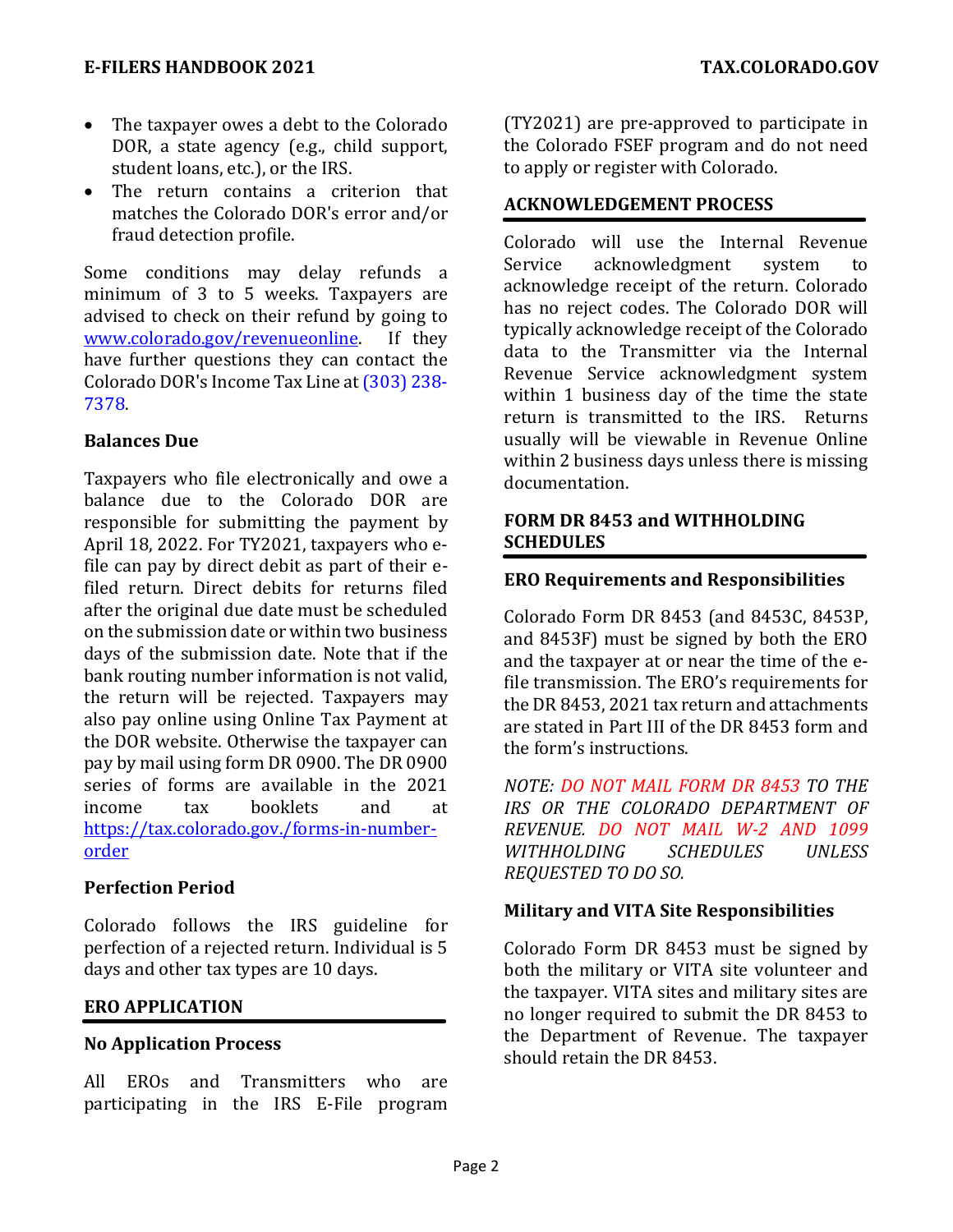#### **PC Filer Requirements and responsibilities**

The PC (online) Filer's requirements for the DR 8453, 2021 tax return and attachments are stated in Part II of the DR 8453 form and the form's instructions (copy in appendix).

#### **SIGNATURE REQUIREMENTS**

For signing the DR 8453, Colorado will accept signature methods accepted by the Internal<br>Revenue Service, including in-person Revenue Service, including in-person electronic signature and electronic signature via remote transaction.

#### **SUBMITTING ATTACHMENTS**

# **ERO Requirements and Responsibilities**

You can submit required documentation  securely as a pdf attachment with the return if  your software allows. Documents can also be  securely uploaded on Revenue Online if you  have third party access to the client account.  Find the E-Filer Attachments icon, read the provided instructions, and attach as many documents as required. Pdf attachment is the best method of submitting the documentation because the electronic files will go directly to the taxpayer's account. E-Filer attachment also gets the document directly to the taxpayer account with some manual steps. If pdf attachment or Revenue Online cannot be used, Form DR 1778 E-Filer Attachment should be completed and mailed with any paper supporting documentation. If the return cannot be e-filed, documentation should be attached to the paper return.

# **Documenting Excessive Withholding**

PDF attachment, Revenue Online, or Form DR 1778 should be used to submit a copy of any<br>W-2 showing Colorado income tax showing withholding in excess of 4.5% of wages.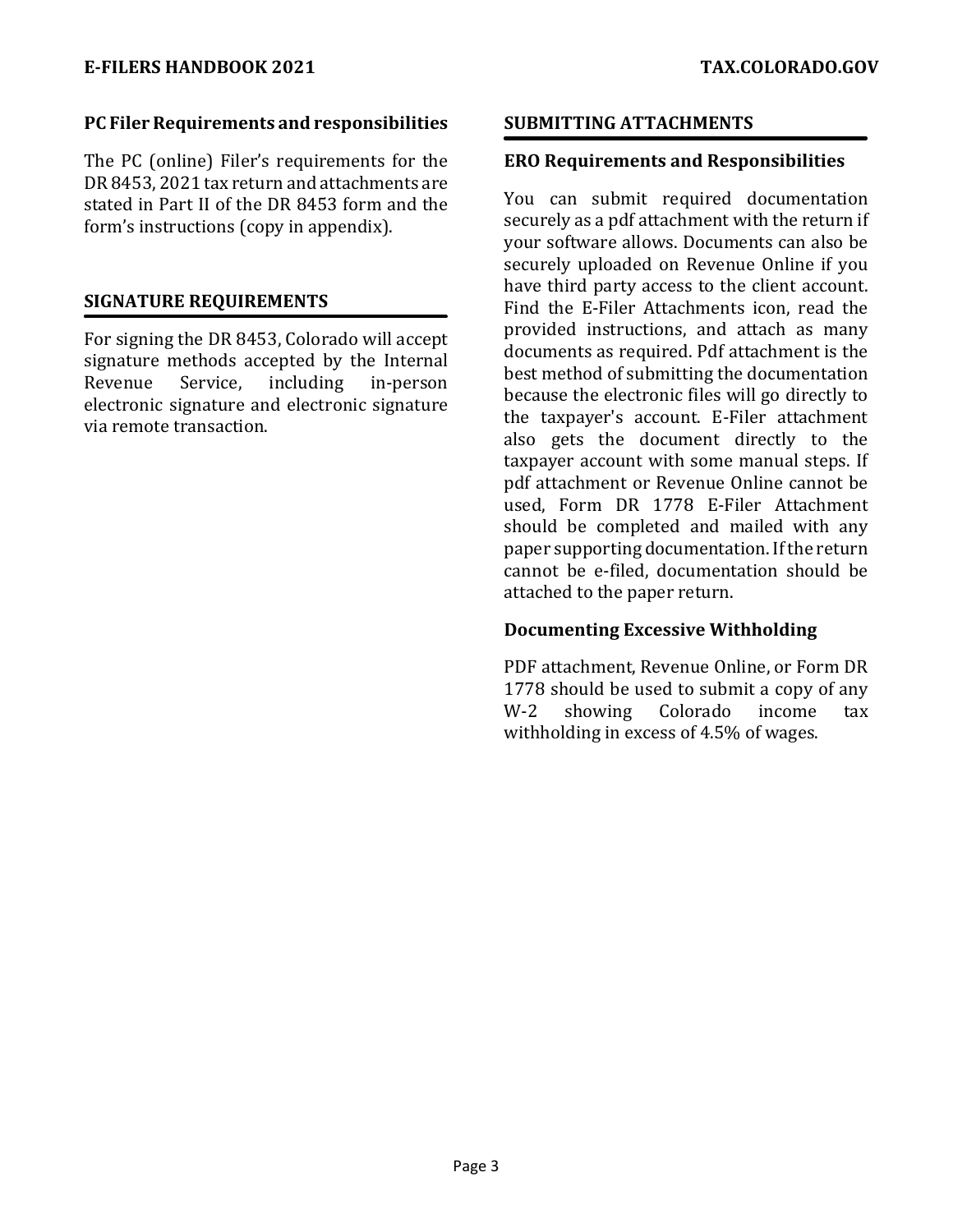# **ELECTRONIC FILING CONTACTS (DO NOT GIVE TO TAXPAYERS)**

*The following contact information is for Software Developers, Transmitters, ERO's, and Preparers who have specific questions relating to the function, administration, problems or technical aspects of Electronic Filing. Taxpayers who have not received their refund should not be given this contact information, but instead should be directed to the "Tax Assistance Available" on this page.*

#### **dor\_efileadmin@state.co.us**

# **COMMENTS**

The purpose of this handbook is to assist Electronic Filers in the steps necessary to successfully participate in the Colorado FSEF program. Your comments and suggestions to this end are greatly appreciated. Your comments and suggestions may be directed to the E-file Coordinator email address listed on this page.

# **TAX ASSISTANCE AVAILABLE (GIVE TO TAXPAYERS)**

The Colorado Department of Revenue offers two ways to access both automated and live customer service:

# **By Web** at **Tax.Colorado.gov**

Taxpayers get 24-hour service using Revenue Online by going to Colorado.gov/RevenueOnline. They will have automated access to:

- Colorado personal income tax account and refund status
- Submit additional information
- Make changes of address
- Make a payment or establish a payment plan
- File an amended return

# **By Phone** at (303) 238-SERV (7378)

Taxpayers can obtain recorded general information about Colorado taxes or talk to our customer service representatives during business hours about:

- Colorado income tax<br>• Colorado business ta
- Colorado business tax and information (sales and use tax, oil and gas, marijuana, and wage withholding taxes)
- Account specific information.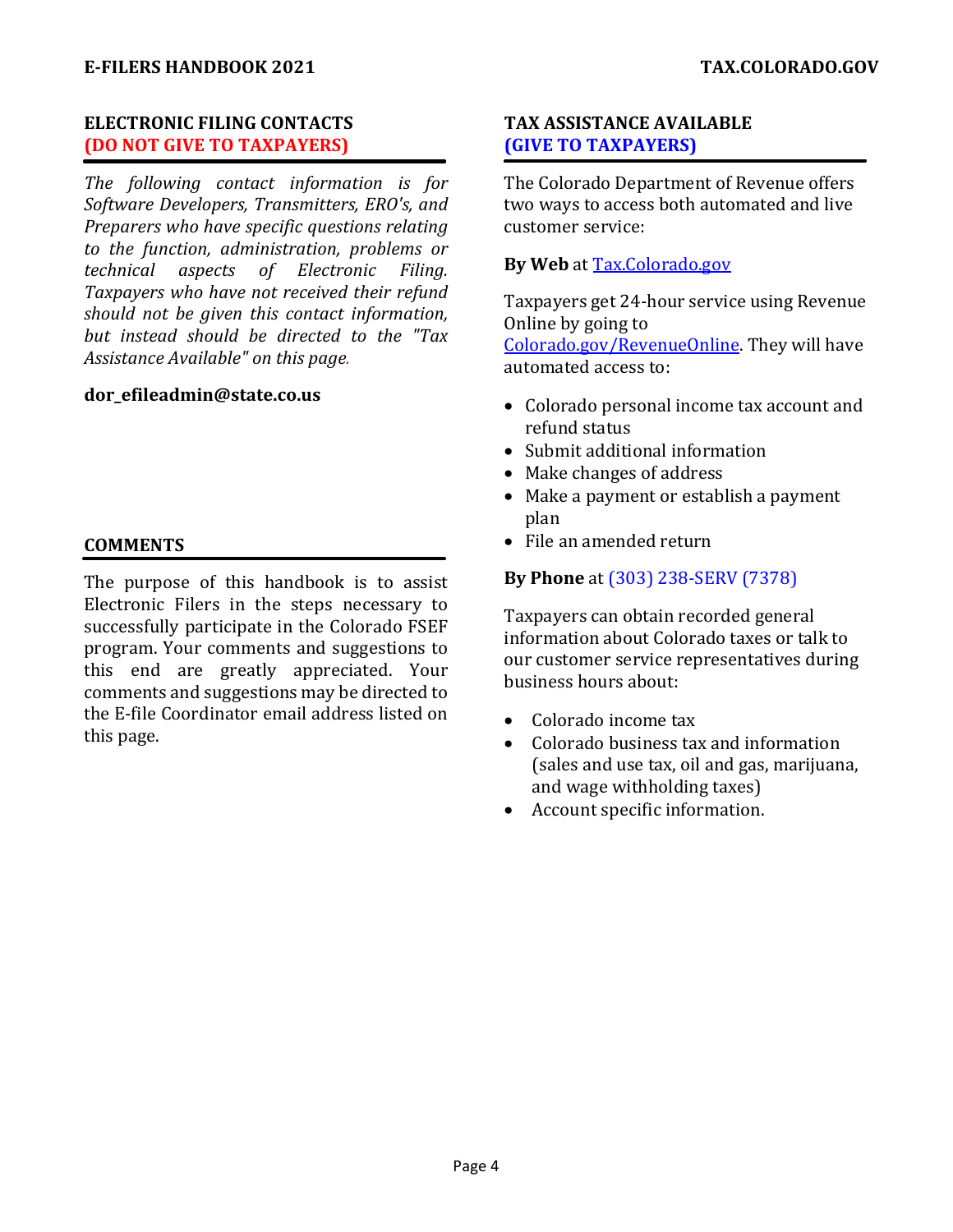#### **WHAT'S NEW FOR TAX YEAR 2021**

The low income child care tax credit is again available for qualified individual taxpayers. Individual amended form 104X can be e-filed.

# **DR 0104 – Tax rate change, New addbacks, Tabor Sales Tax Refund**

- The state income tax rate for Individuals was changed from 4.55% to 4.5% for tax years commencing on and after January 1, 2021.
- Business Interest Expense Deduction Addback, Excess Business Loss Addback, and Net Operating Loss Addback were removed.
- Qualified Business Income Deduction Addback was added to line 3.
- Tabor State Sales Tax Refund is available for TY2021

# **DR 0104AD – Military Retirement Benefits, Non-Resident Disaster Relief Worker, Agricultural Asset Lease Deduction, HB21-1002**

- Military Retirement Benefits Subtraction limit for TY 2021 is \$10,000.
- Non-Resident Disaster Relief Worker Subtraction: taxpayers who claim this subtraction must provide the executive order number(s) on line 15. The executive order numbers can be found at https://www.colorado.gov/governor/2021-executive-orders
- Agricultural Asset Lease Deduction on line 17 was removed.
- Subtractions Allowed Under HB21-1002 was added to line 19.

# **DR 0104CR – Food Contributed to Hunger Relief Organization**

• For TY2021, only credits generated from prior years are allowed.

#### **DR 0617 – Innovative Motor vehicle credit**

For TY2021, IMVC credit amounts have been reduced as follow:

|                                  |  | Tax year beginning on or after:                    | 1/1/2017 | 1/1/2020 | 1/1/2021 | 1/1/2023 |
|----------------------------------|--|----------------------------------------------------|----------|----------|----------|----------|
|                                  |  | but prior to:                                      | 1/1/2020 | 1/1/2021 | 1/1/2023 | 1/1/2026 |
| <b>Classification</b>            |  | <b>Gross Vehicle Weight Rating (GVWR)</b>          |          |          |          |          |
| Light duty passenger vehicle N/A |  |                                                    | \$5,000  | \$4,000  | \$2,500  | \$2,000  |
| Light duty electric truck        |  | greater than 8,500, but not more than 10,000 lbs.  | \$7,000  | \$5,500  | \$3,500  | \$2,800  |
| Medium duty electric truck       |  | greater than 10,000, but not more than 26,000 lbs. | \$10,000 | \$8,000  | \$5,000  | \$4,000  |
| <b>Heavy duty truck</b>          |  | greater than 26,000 lbs.                           | \$20,000 | \$16,000 | \$10,000 | \$8,000  |

Credit Amounts for Purchases of Qualifying Electric and Plug-in Hybrid Electric Vehicles and Trucks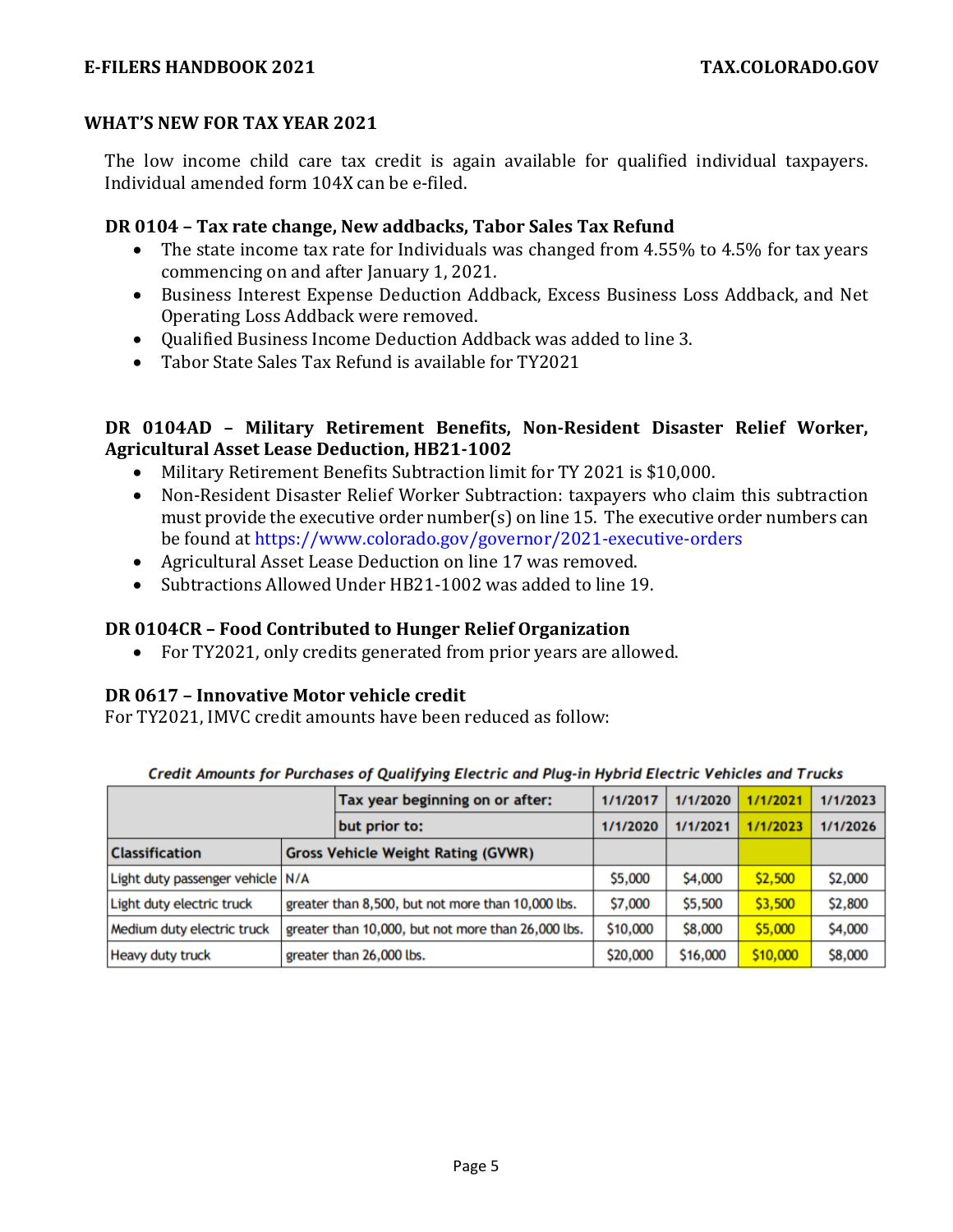#### **E-FILERS HANDBOOK 2021 TAX.COLORADO.GOV**

|                                  |                                                    | Tax year beginning on or after:           |         | 1/1/2017 1/1/2020 1/1/2021 |          |
|----------------------------------|----------------------------------------------------|-------------------------------------------|---------|----------------------------|----------|
|                                  |                                                    | but prior to:                             |         | 1/1/2020   1/1/2021        | 1/1/2026 |
| <b>Classification</b>            |                                                    | <b>Gross Vehicle Weight Rating (GVWR)</b> |         |                            |          |
| Light duty passenger vehicle N/A |                                                    |                                           | \$2,500 | \$2,000                    | \$1,500  |
| Light duty electric truck        | greater than 8,500, but not more than 10,000 lbs.  | \$3,500                                   | \$2,750 | \$1,750                    |          |
| Medium duty electric truck       | greater than 10,000, but not more than 26,000 lbs. | \$5,000                                   | \$4,000 | \$2,500                    |          |
| <b>Heavy duty truck</b>          | greater than 26,000 lbs.                           | \$10,000                                  | \$8,000 | \$5,000                    |          |

#### Credit Amounts for Leases of Qualifying Electric and Plug-in Hybrid Electric Vehicles and Trucks

#### Credit Amounts for Vehicles Leased by Transportation Network Companies

| Tax year beginning on or after:                                  | 1/1/2017   1/1/2020 <mark>  1/1/2021  </mark> 1/1/2023 |                                     |         |         |
|------------------------------------------------------------------|--------------------------------------------------------|-------------------------------------|---------|---------|
| but prior to:                                                    |                                                        | 1/1/2020 1/1/2021 1/1/2023 1/1/2026 |         |         |
| Electric or plug-in hybrid electric light duty passenger vehicle | \$5,000                                                | \$4,000                             | \$2,500 | \$2,000 |

#### Credit Amounts for Qualifying Electric and Plug-in Hybrid Electric Conversions

|                                  |                                                    | Tax year beginning on or after: | 1/1/2017 | $1/1/2020$ $1/1/2021$ |          |
|----------------------------------|----------------------------------------------------|---------------------------------|----------|-----------------------|----------|
|                                  |                                                    | but prior to:                   | 1/1/2020 | 1/1/2021              | 1/1/2022 |
| <b>Classification</b>            | <b>GVWR</b> range                                  |                                 |          |                       |          |
| Light duty passenger vehicle N/A |                                                    | \$5,000                         | \$4,000  | \$2,500               |          |
| Light duty electric truck        | greater than 8,500, but not more than 10,000 lbs.  | \$7,000                         | \$5,500  | \$3,500               |          |
| Medium duty electric truck       | greater than 10,000, but not more than 26,000 lbs. | \$10,000                        | \$8,000  | \$5,000               |          |
| Heavy duty truck                 | greater than 26,000 pounds GVWR                    | \$20,000                        | \$16,000 | \$10,000              |          |

#### **DR 104EE - Colorado Easy Enrollment Information Form**

This is a new form for TY2021. Colorado taxpayers can share certain information with the Colorado Health Benefit Exchange (Connect for Health Colorado) and the Colorado Department of Health Care Policy & Financing to find out if they qualify for free or reduced-cost health coverage

#### **DR 1305 - Gross Conservation Easement**

• Part A – New Donors: Question 2 was removed.

#### **DR 1330 - Strategic Capital Tax Credit schedule**

• Strategic Capital Tax Credit expiring in 2026 was added on line 5.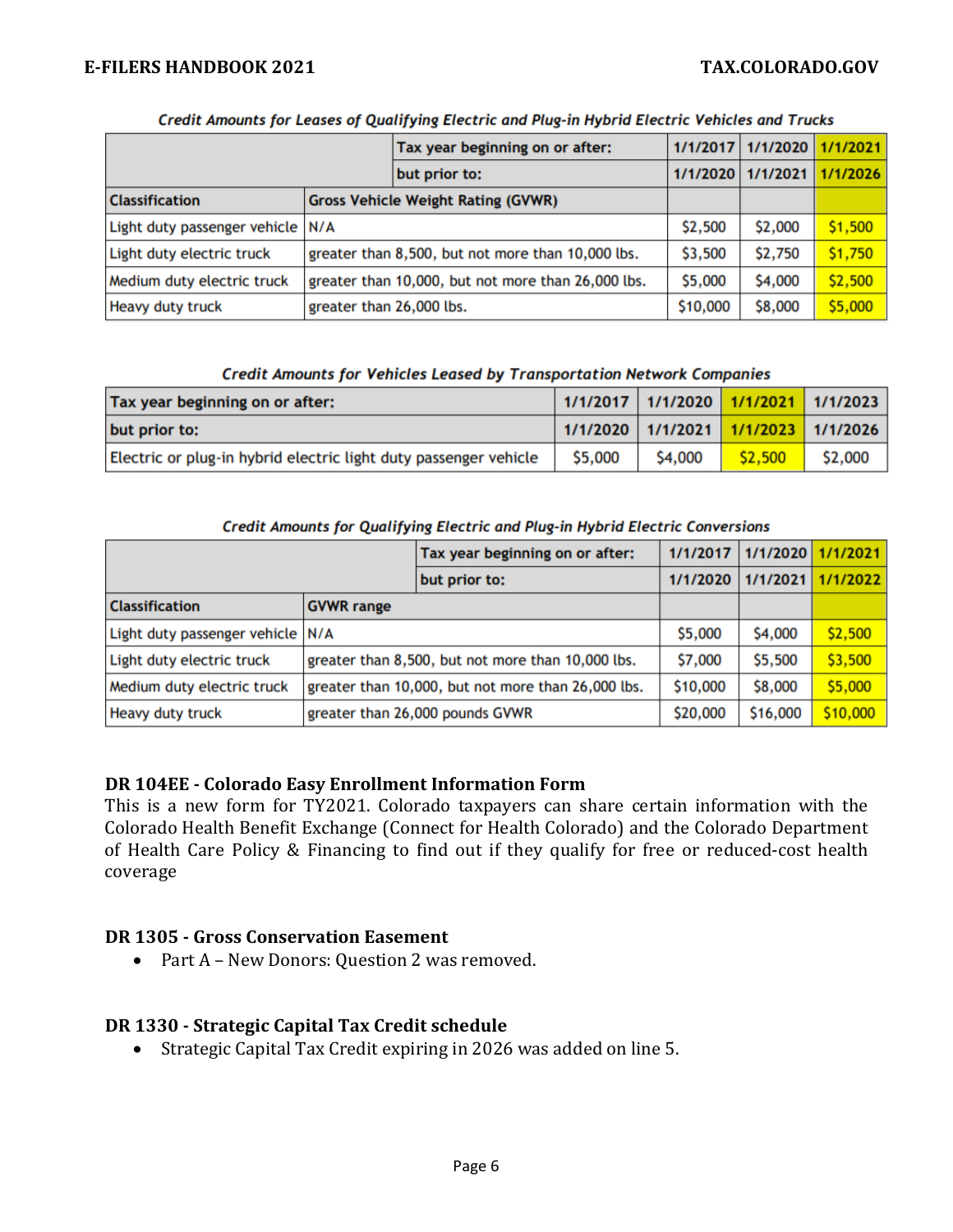#### **DR 1366 – Enterprise Zone Credit**

• Part I Section A - refundable credit for renewable energy investment: For TY2021, only credits generated prior to January 1, 2021 are allowed.

#### **DR 0347 – Child Care Expenses Tax Credit**

- Part III Child Care Expenses credit: For tax year 2021, taxpayers whose federal AGI is \$60,000 or less and claim Federal Child Care Tax Credit, can claim Colorado Child Care Expenses credit in Part III.
- Part IV Low-Income Child Care Expenses Credit: For tax year 2021, taxpayers whose federal AGI is \$25,000 or less, and cannot claim Federal Child Care Tax Credit, can claim Colorado Low-Income Child Care Expenses Credit in Part IV

#### **ERROR CODES**

Colorado performs certain checks up front before accepting a return. If those checks are not passed, a reject acknowledgment will be sent with a message stating the reject reason. There are also alert messages when certain documentation is required. Partnerships and corporations may sometimes receive messages that provide their Colorado account number.

Please note that returns claiming enterprise zone credits must be filed electronically by statute. When EZ credits are claimed on an electronic Form 104, failure to electronically include Form DR 1366, Enterprise Zone Credit and Carryforward Schedule, will cause the return to be rejected.

#### **ISSUES THAT CAN DELAY PROCESSING**

When claiming credit for tax paid to other states, a copy of the other state return(s) should be attached as pdf documents to the e-filed return, submitted by Revenue Online attachment, or mailed in using Form DR 1778.

When claiming the innovative motor vehicle credit, the purchase invoice and proof of registration must be submitted electronically or by mail with Form DR 1778.

When claiming the enterprise zone credits, certification Forms DR 0074, DR 0075, DR 0077, DR 0078, and DR 0078A, as applicable, must be submitted electronically or by mail with Form DR 1778.

The child care contribution credit requires submission of Form DR 1317 electronically or by mail with E-Filer Attachment Form DR 1778.